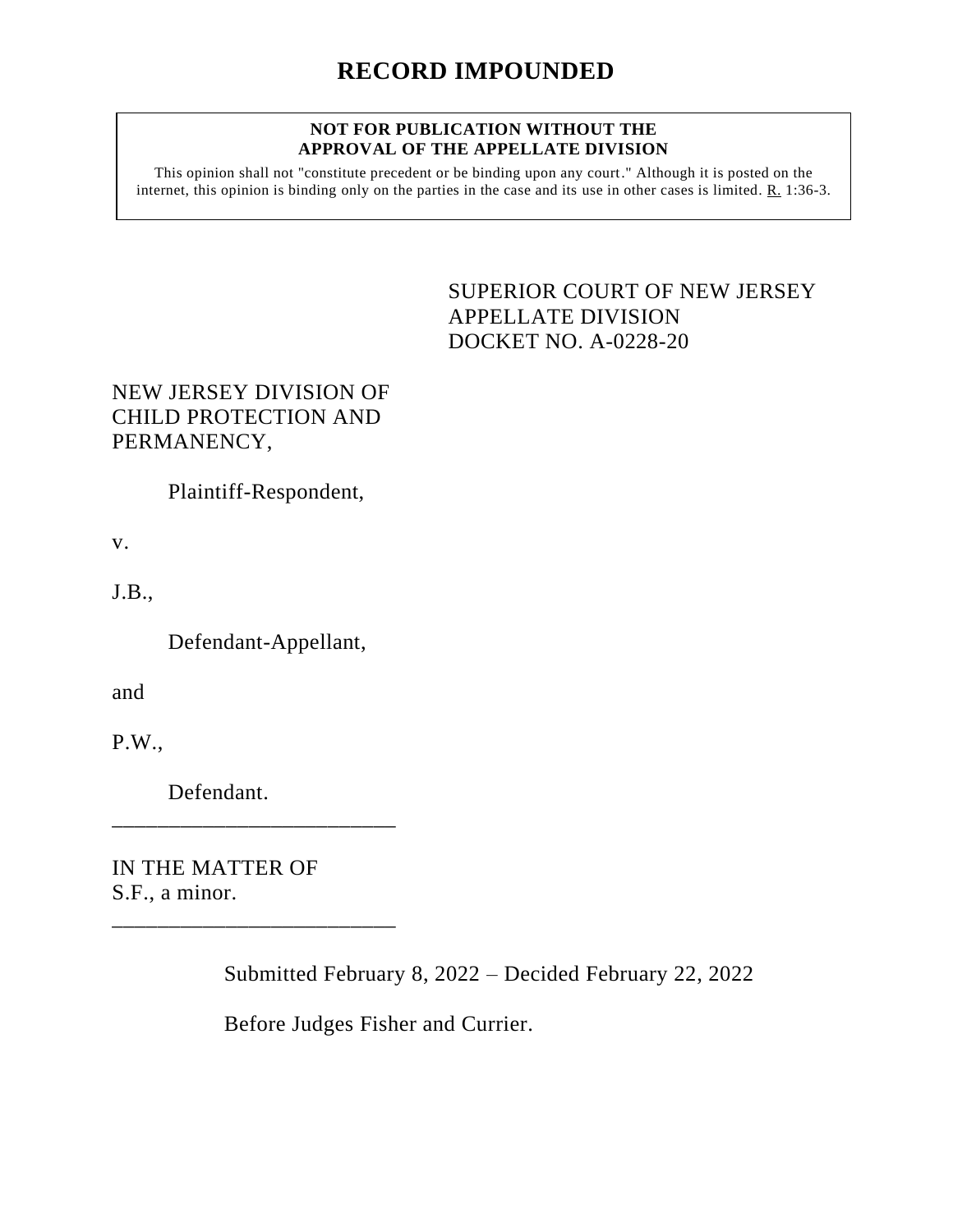On appeal from the Superior Court of New Jersey, Chancery Division, Family Part, Cumberland County, Docket No. FN-06-0186-19.

Joseph E. Krakora, Public Defender, attorney for appellant (Catherine Reid, Designated Counsel, on the briefs).

Andrew J. Bruck, Acting Attorney General, attorney for respondent (Sookie Bae-Park, Assistant Attorney General, of counsel; Nicholas Dolinsky, Deputy Attorney General, on the brief).

Joseph E. Krakora, Public Defender, attorney for minor (Meredith Alexis Pollock, Deputy Public Defender of counsel; and Noel C. Devlin, Assistant Deputy Public Defender, of counsel and on the brief).

## PER CURIAM

On June 4, 2019, defendant J.B. gave birth to S.F. (Serena), who was then admitted to the neonatal intensive care unit because she was born premature and tested positive for cocaine. While Serena did not immediately suffer from withdrawal symptoms, she did a few days after her birth and required morphine to treat the symptoms. Defendant also tested positive for illicit drugs at the time of Serena's birth and was combative with hospital staff; she was psychiatrically examined and involuntarily committed.

The hospital contacted the Division of Child Protection & Permanency and reported the circumstances. About the time Serena was discharged from the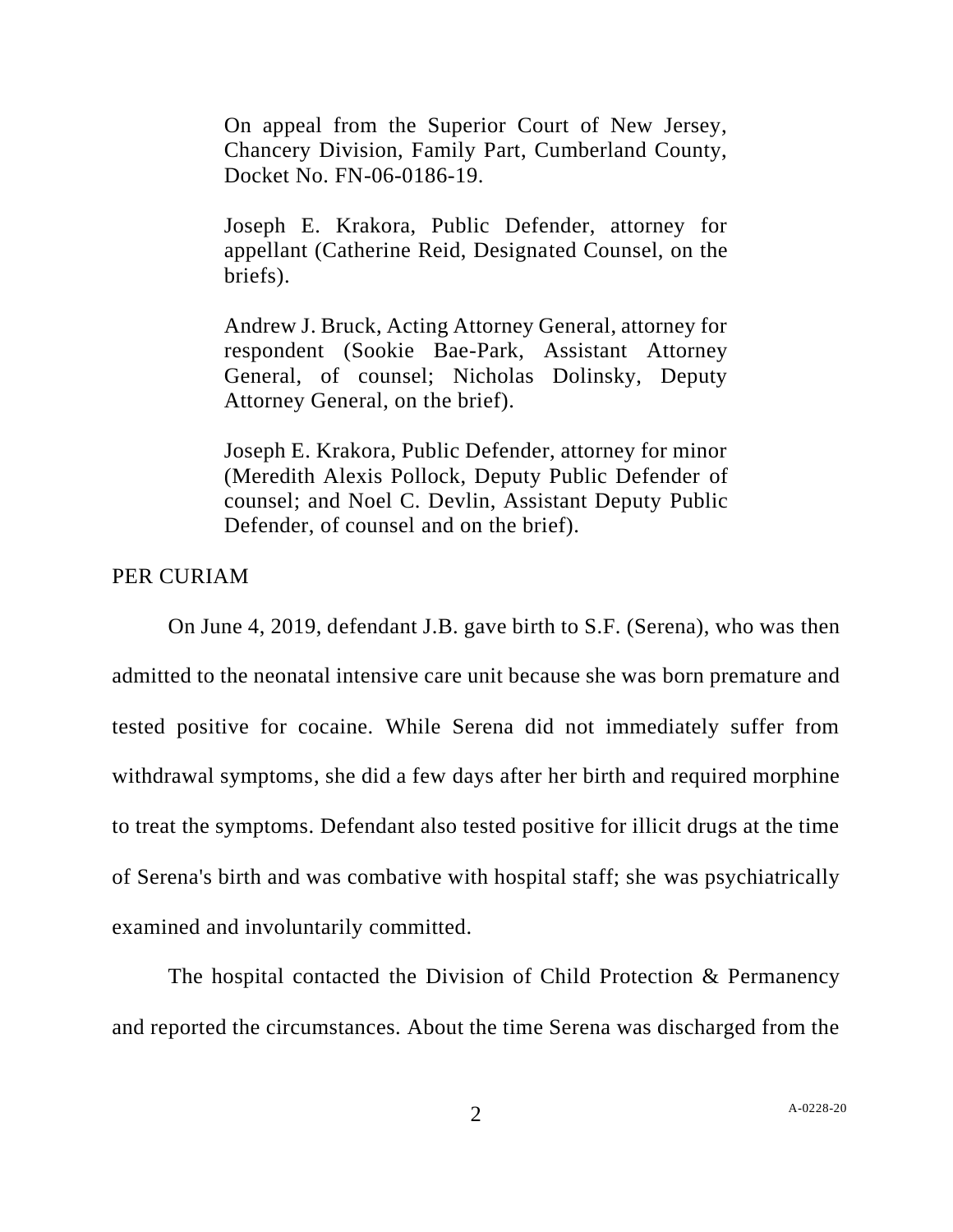hospital, the Division filed a complaint alleging defendant had abused or neglected Serena under Title Nine, served defendant with a notice of an emergency removal of the child, and placed Serena with defendant's mother.

Defendant did not appear on the return date of the initial order to show cause. After a hearing, the judge granted the Division custody of the child and ordered defendant to submit to a substance abuse evaluation, psychological and psychiatric evaluations, and random urine screens.

There followed a few case management conferences, none of which defendant attended. The Division kept the court advised that defendant was not engaging in services<sup>1</sup> and had not been in contact with the Division; the Division also advised it was having difficulty locating defendant. The Division, however, learned the identity of Serena's father, P.W., and filed an amended complaint naming him as a defendant. At the Division's request, the court converted the case to a Title Thirty litigation while reserving the Division's right to pursue its Title Nine claim.

After a few false starts, the fact-finding hearing was scheduled for January 10, 2020. Defendant appeared and finally filled out the necessary forms for the

<sup>&</sup>lt;sup>1</sup> The Division advised the court that defendant attended a substance abuse evaluation but was belligerent and did not complete the process. In fact, defendant then admitted she would test positive for cocaine.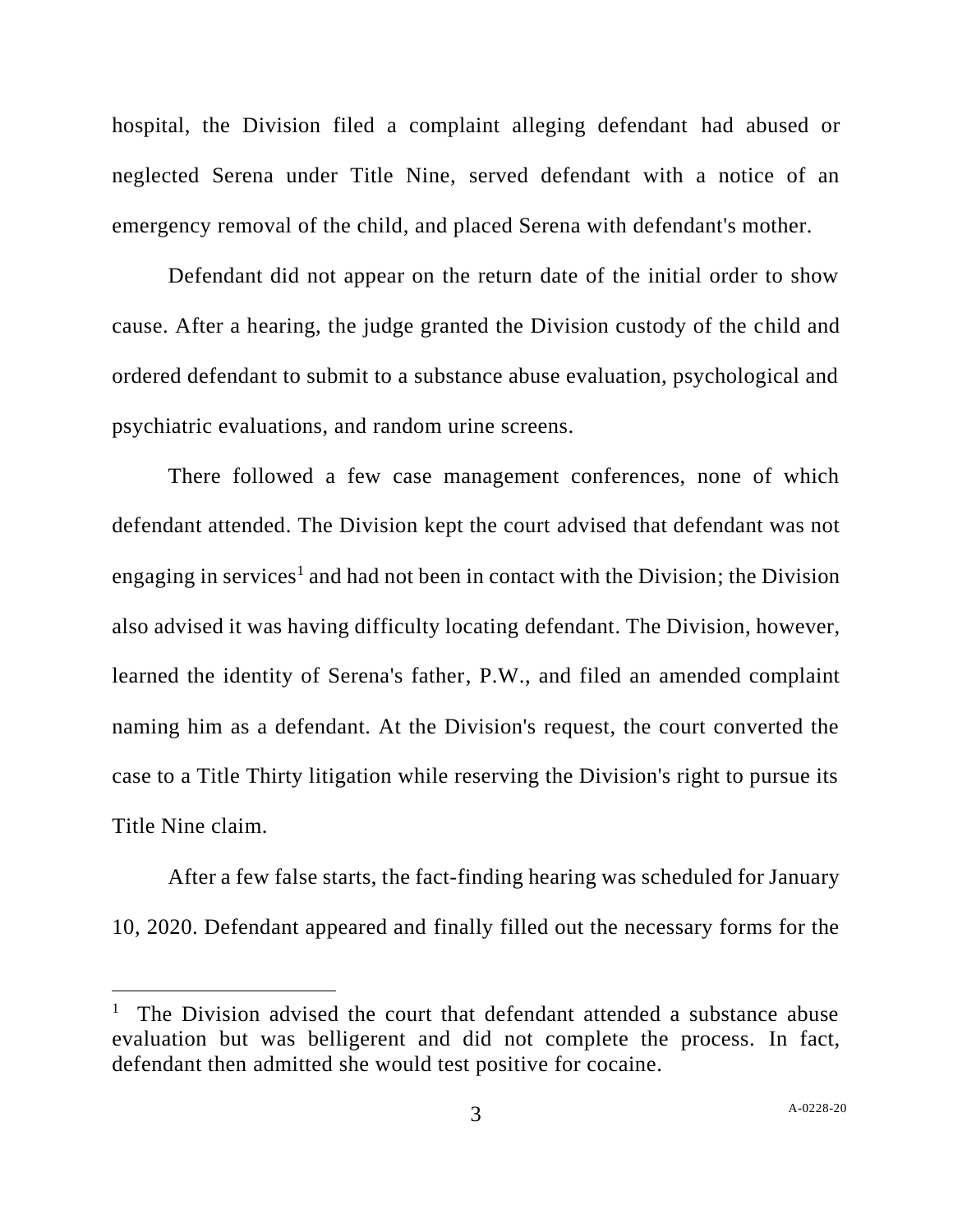appointment of counsel. The hearing was adjourned so defense counsel could obtain discovery and become familiar with the matter.

The COVID-19 pandemic caused delays as the courts moved to virtual hearings. When defense counsel advised she was having difficulty contacting defendant for an April 2020 hearing, the court rescheduled the hearing again.

The fact-finding hearing finally occurred on June 11, 2020, via remote teleconferencing. The trial court reached out to defendant at her last known telephone number but she did not answer and ultimately did not appear for the hearing. The Division elicited testimony from its witnesses and offered into evidence various documents and other evidential material. Defense counsel cross-examined the Division's witnesses but called no witnesses on defendant's behalf. The trial judge found the Division sustained its claim of abuse or neglect beyond a preponderance of the evidence and entered an appropriate order memorializing the findings. The litigation was terminated in August 2020.

Defendant appeals, arguing:

I. THE FAMILY PART ERRED IN ADMITTING UNCERTIFIED HOSPITAL RECORDS INTO EVIDENCE, AS WELL AS RELYING UPON THOSE UNCERTIFIED RECORDS TO CONCLUDE THAT [THE DIVISION] MET ITS BURDEN OF PROOF AND PRESENTED COMPETENT, MATERIAL AND RELEVANT EVIDENCE THAT [DEFENDANT'S] DRUG USE RESULTED IN INJURY TO SERENA.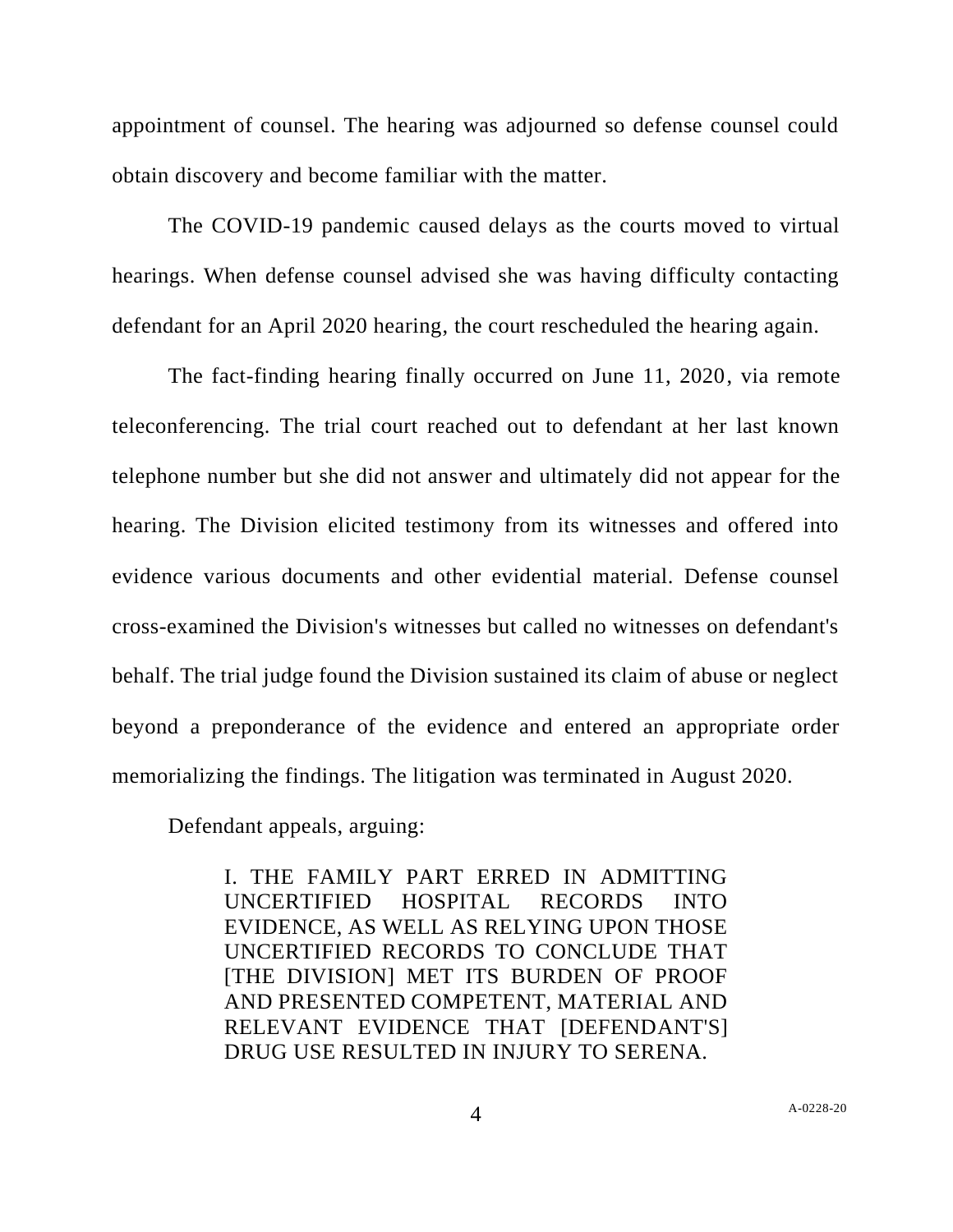II. EVEN IF THE HOSPITAL RECORDS HAD BEEN PROPERLY ADMITTED, THE EVIDENCE WAS INSUFFICIENT TO SUPPORT THE LEGAL CONCLUSION THAT SERENA WAS AN ABUSED AND NEGLECTED CHILD.

III. THE FAMILY PART DENIED [DEFENDANT] PROCEDURAL DUE PROCESS WHEN IT CONCLUDED THAT [DEFENDANT] WAS PROVIDED CONSTITUTIONALLY SUFFICIENT NOTICE OF THE FACT-FINDING TRIAL BASED ON ONE TEXT MESSAGE AND EMAIL, AND WHEN IT ASSUMED THIS HOMELESS, INDIGENT PARENT COULD MEANINGFULLY PARTICIPATE IN A ZOOM TRIAL DURING A PANDEMIC. THESE DUE PROCESS CONCERNS WERE MAGNIFIED BY THE INEFFECTIVE ASSISTANCE OF [DEFENDANT'S] ASSIGNED COUNSEL AND REQUIRE REVERSAL AND REMAND FOR A NEW TRIAL.

IV. THE TITLE [NINE] DETERMINATION, REACHED AFTER A TRIAL BY ZOOM WHEN THE COURT COULD NOT GET IN TOUCH WITH A HOMELESS PARENT BY PHONE, SHOULD BE REVERSED BASED ON CONSIDERATIONS OF FUNDAMENTAL FAIRNESS.

We find insufficient merit in these arguments to warrant further discussion in a

written opinion. R.  $2:11-3(e)(1)(E)$ . In affirming the order under review, we add

only a brief discussion about defendant's Point I arguments about the admission

of evidence and her Point III claim of a due process deprivation.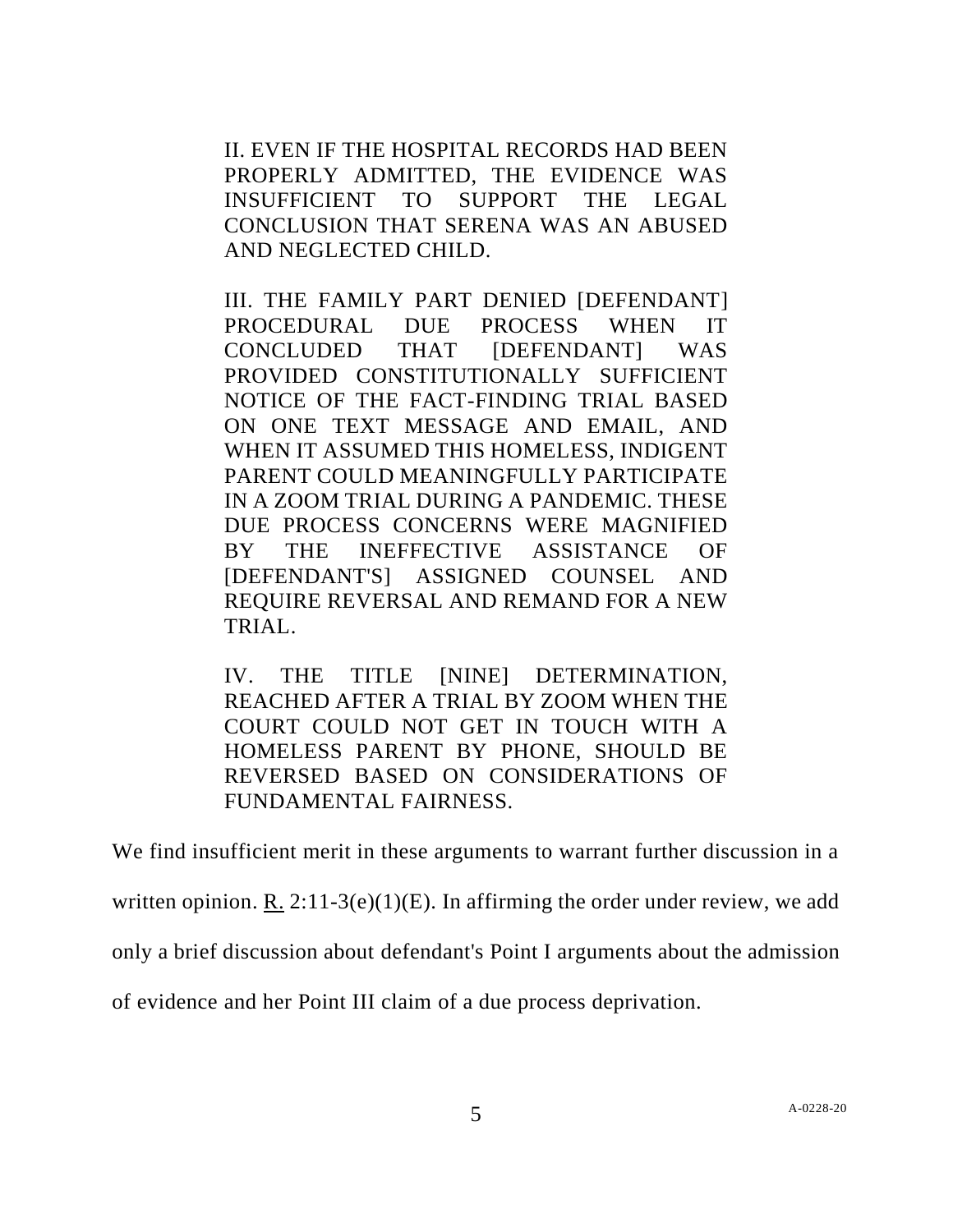Defendant argues in Point I that the hospital records offered by the Division and admitted into evidence were not sufficiently authenticated. We reject this because defense counsel did not object to the admission of these records at the hearing. Even if we assume there was something imperfect about the foundation for the records, defendant deprived the Division of the opportunity to correct any deficiencies by failing to object at the appropriate time. We find no abuse of discretion in the trial judge's admission of or reliance on the hospital records in this circumstance.

We also find no merit in defendant's due process arguments in Point III. Because the case involves the Division's intrusion into defendant's parental rights, she was, of course, entitled to procedural due process. See S.C. v. N.J. Dep't of Children & Families, 242 N.J. 201, 230-34 (2020); N.J. Div. of Youth & Family Servs. v. G.M., 198 N.J. 382, 401-02 (2009); N.J. Div. of Youth & Family Servs. v. A.R.G., 179 N.J. 264, 285-86 (2004). But there is no question defendant received all the process that was due.

First, defendant was personally served with a notice of the emergency removal and of the court proceedings when they were commenced. And she received notices of all the proceedings that followed. Once defendant was represented by counsel, her attorney was also given notice or otherwise made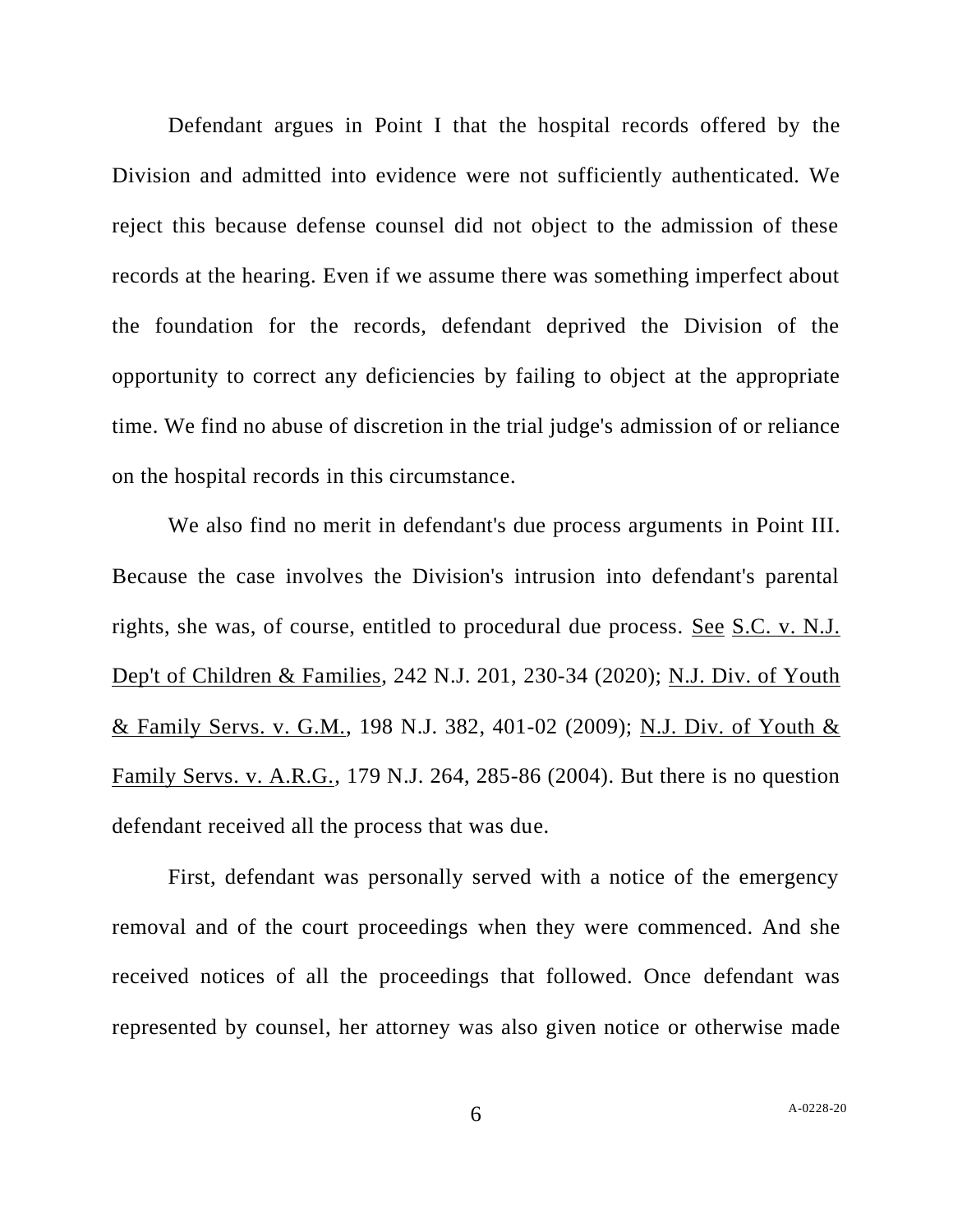aware of when court proceedings would occur. Even then, the Division did its best to communicate directly with defendant to ensure her attendance at future proceedings.

As noted earlier, defendant appeared in court for the adjourned factfinding hearing on January 10, 2020; this was when she first applied for the appointment of counsel. The application was granted and the hearing to occur that day was adjourned. On the rescheduled date  $-$  April 30, 2020  $-$  defendant did not appear for the video remote hearing and, again, it was adjourned at the request of defense counsel.

On June 11, 2020, defendant again failed to appear. Her attorney did appear and the judge decided the time had come to proceed. At that point, the case was a year old, as was the child. The record contains evidence of the trial court's attempts to contact defendant by phone prior to the hearing, and the judge also heard evidence from a Division witness as to the attempts the Division made to contact defendant to secure her appearance at the hearing.

We find no deprivation of due process in these circumstances. Indeed, we are satisfied it was enough, in these circumstances, that defense counsel was advised of the proceedings. Notice to defense counsel was notice to defendant.